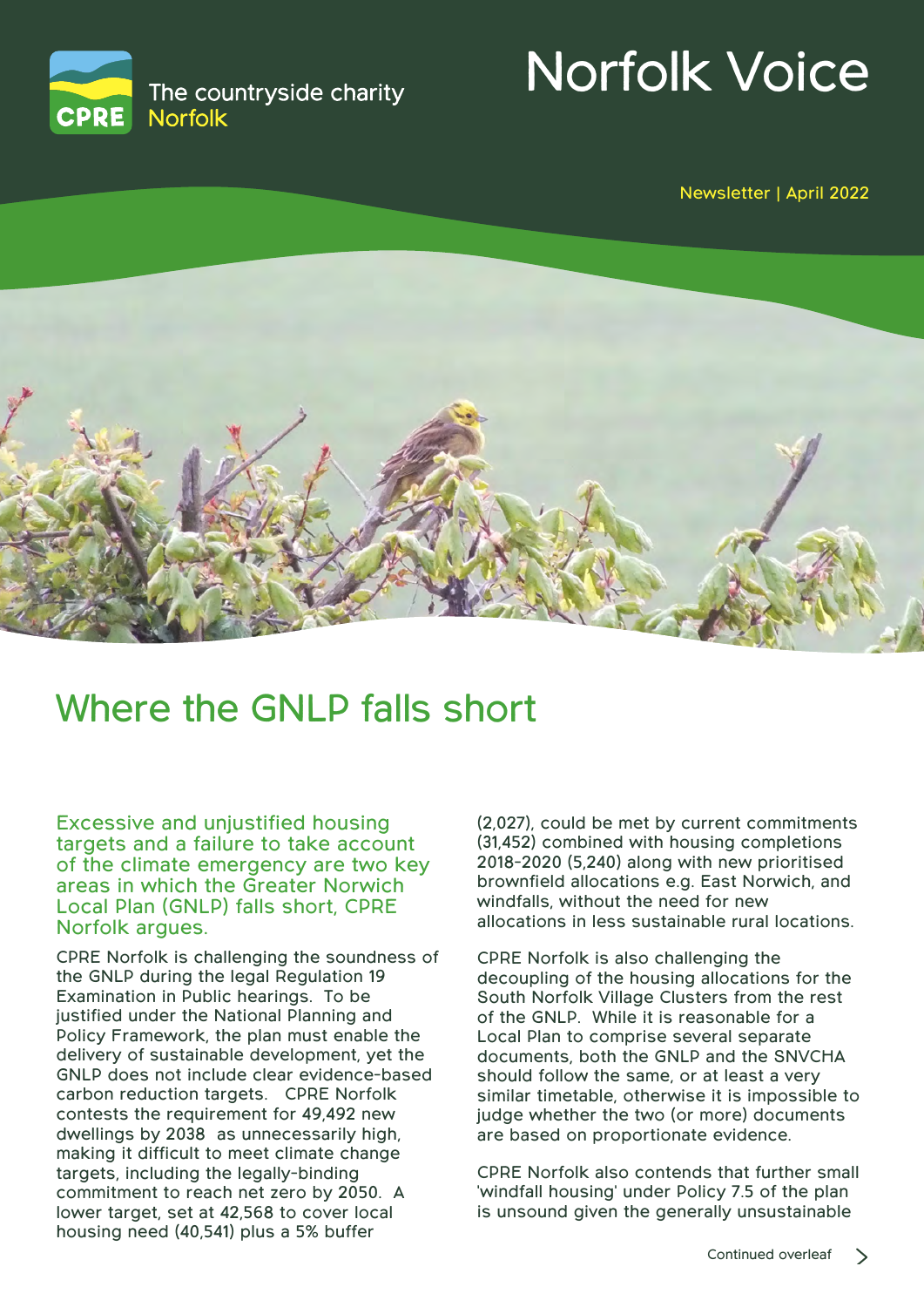#### Continued from page 1

locations of any new housing proposed. Additionally, insufficient baseline evidence regarding the establishment of a green belt for Norwich has been collated; the Norwich Western Link is not compatible with climate change statements and there has been insufficient public scrutiny of new sites and amended policies attributed to the cancellation of the Regulation 18d consultation. CPRE Norfolk considers that given that the GNLP is planning for a period up to 2038 that much greater attention should have been given to climate targets to accommodate the more demanding laws and regulations that will come into play.

Read more about CPRE Norfolk's challenges to the GNLP here:

https://www.cprenorfolk.org.uk/news/cprenorfolk-challenges-the-gnlp/



### Welcome to our spring edition

We continue to protect Norfolk and its landscapes from further unnecessary damage, working online from home to reduce our carbon footprint and costs to good effect.

We see many proposals for developments which seek to build housing on remote Greenfield agricultural sites, whilst other schemes simply industrialise the countryside. Many such proposals and actual schemes that have started this year pay no real heed to biodiversity or helping the fight against climate change.

Our plans going forward include forming a new West Norfolk Group which has been possible through a generous donation from CPRE Norfolk vice president, Peter Forbes who sadly passed away last year. We were successful in also attracting funding for the new group from the national CPRE charity.

As our constitution places a time limit on our trustee officer positions, this will be my last few months as Chair, albeit I hope to stay fully involved in CPRE Norfolk.

Best wishes, Chris



Chris Dady, Chairman CPRE Norfolk

## Christmas cards a great success

Two CPRE Norfolk Christmas cards featuring two beautiful designs by local artist Niki Bowers proved very popular and generated a good profit for the charity. We will be selling cards again this year and hope for good sales again.

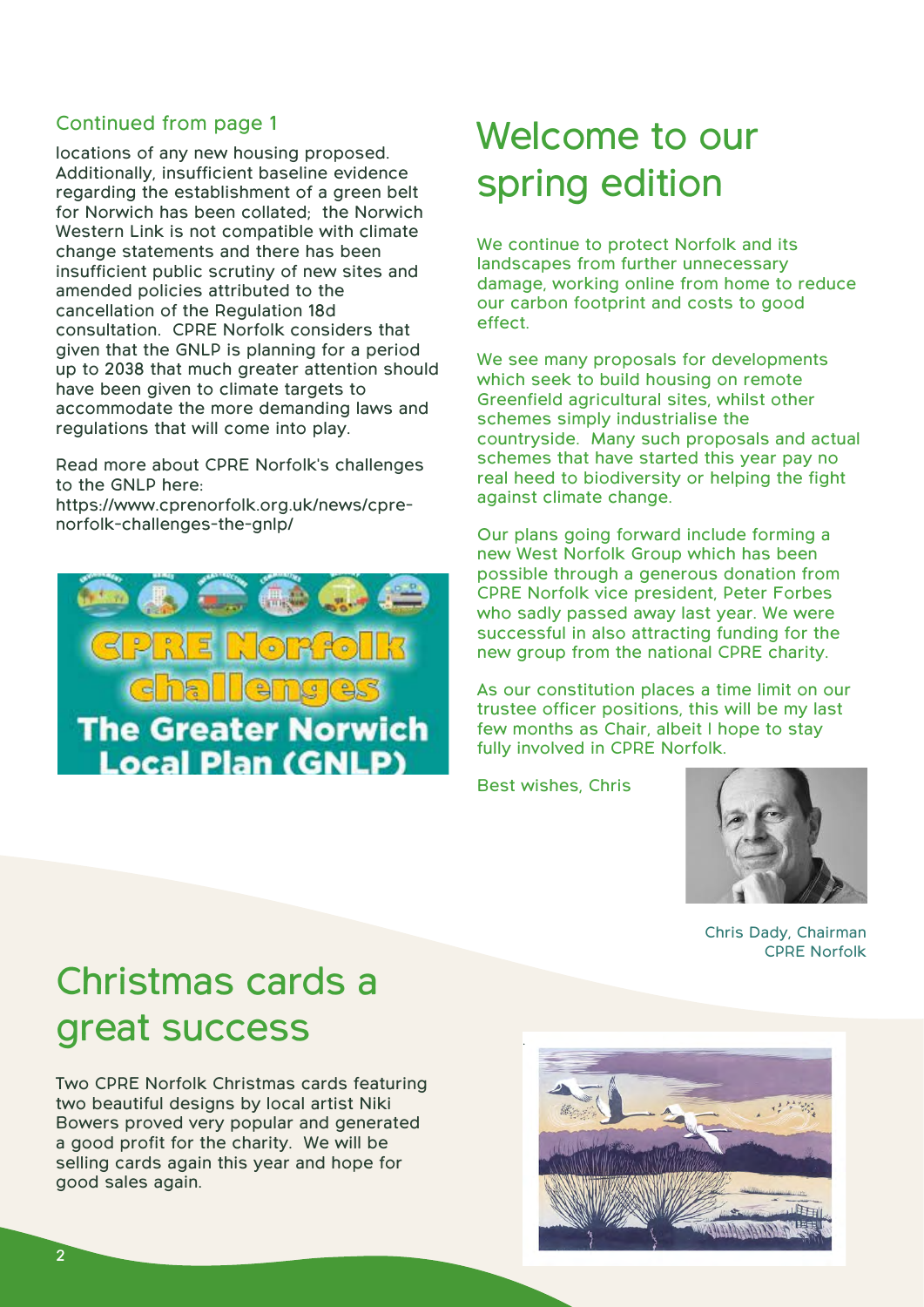### Green Spaces gap in Norfolk

New research published by CPRE has explored access to local green spaces across the country, with findings demonstrating that there are worrying gaps in the availability of green space in many places.

Local Green Spaces bring health and wellbeing benefits to their local communities and make a positive contribution to tackling the climate emergency.

However, there is also plenty of evidence showing the huge inequality of access to these much valued green space across the country, particularly for poorer communities and people of colour. The coronavirus pandemic, and our reliance on nearby nature, has made these inequalities even more stark.

Bridging this 'green space gap' and levelling up access to nature should be a key priority for any government that cares about people, climate and the environment. In this context, the Local Green Space (LGS) designation, as set out in the National Planning Policy Framework (NPPF), is an important planning policy tool with which local communities can protect the local green spaces they value most and feel confident that they will not be lost to development. The significant extent to which it has been used so far confirms how much people who are aware of the designation value this opportunity. Maintaining, improving and also broadening the use of the LGS designation should be seen as a critical part of levelling up. In particular, the designation can help secure a thriving natural environment that supports our wellbeing and the fight against climate change

CPRE Norfolk has long argued the need for green spaces in communities and continues to press for a green belt for Norwich to be included in the Greater Norwich Local Plan.

The table below from the report shows where Norfolk sits in the Green Spaces League:

| Counties                 | Number<br>of LGSs | Number of<br><b>LGSs per</b><br>100,000 people |                  |       |                  |
|--------------------------|-------------------|------------------------------------------------|------------------|-------|------------------|
| Bedfordshire             | 12 <sub>d</sub>   | 19                                             | Leicestershire   | 384   | 36 <sub>1</sub>  |
| Berkshire                | 109               | 12                                             | Lincolnshire     | 200   | 18               |
| Bristol                  | 11                | $\overline{2}$                                 | Merseyside.      | 28    | $\overline{2}$   |
| Buckinghamshire          | 153               | 19                                             | Norfolk          | 73    | $\overline{8}$   |
| Cambridgeshire           | 137               | 16                                             | North Yorkshire  | 95    | 9                |
| Cheshire                 | 271               | 25                                             | Northamptonshire | 408   | 54               |
| Cornwall                 | 177               | 31                                             | Northumberland   | 54    | 17               |
| County Durham            | 43                | 5                                              | Nottinghamshire  | 158   | 14               |
| Cumbria                  | 20                | 4                                              | Outer London     | 51    | 1                |
| Derbyshire               | 132               | 12                                             | Oxfordshire      | 197   | 29               |
| Devon                    | 369               | 31                                             | <b>Rutland</b>   | 1     | $\bar{2}$        |
| Dorset                   | 282               | 36                                             | Shropshire       | 43    | g                |
| East Riding of Yorkshire | $\alpha$          | ö                                              | Somerset         | 245   | 25               |
| East Sussex              | 11B               | 14                                             | South Yorkshire  | 59    | đ                |
| Essex                    | 25                |                                                | Staffordshire    | 240   | 21               |
| Gloucestershire          | 146               | 16                                             | Suffolk          | 227   | 30               |
| Greater Manchester       | 21                |                                                | <b>Surrey</b>    | 124   | 10 <sub>10</sub> |
| Hampshire                | 224               | 12                                             | Tyne and Wear    |       | O                |
| Herefordshire            | 181               | 93                                             | Warwickshire     | 136   | 23               |
| Hertfordshire            | 77                | 6                                              | West Midlands    | d1.   | t                |
| Inner London             | 66                |                                                | West Sussex      | 272   | 31               |
| Isle of Wight            | 20                | 14                                             | West Yorkshire   | 238   | 30 <sub>2</sub>  |
| Kent                     | 239               | 13                                             | Wiltshire        | 110   | 15               |
| Lancashire               | 78                | 5                                              | Worcestershire   | 107   | 18               |
|                          |                   |                                                | Total            | 6.515 | 11.5             |

read the report here: https://www.cpre.org.uk/news/localgreen-spaces-new-research-proves-their-value-topeople-and-nature/

"It should be a national priority to protect our local green spaces so that everybody, no matter where they live, has access to the benefits of nature."

Crispin Truman

Access to green space brings health and wellbeing benefits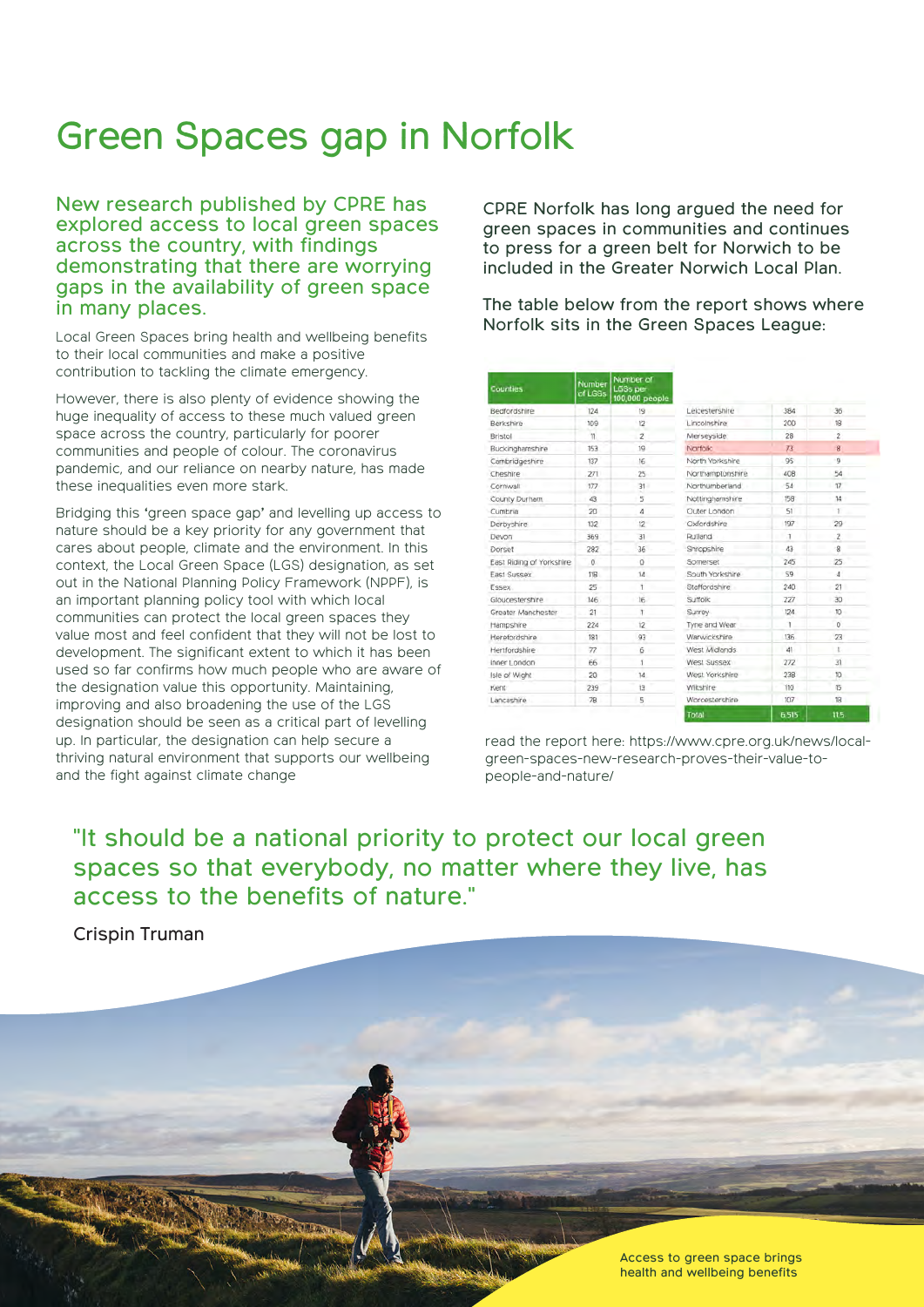# AGM and Annual Lecture - a date for your diary!

Dereham Memorial Hall has been booked for the CPRE Norfolk AGM on Thursday May 26th 2022 at 5.30pm and we are delighted that Patrick Barkham will give the Annual Lecture following the AGM.

Patrick Barkham was born in Norfolk and educated at Cambridge University. He is a natural history writer for the Guardian newspaper and one of a generation of British authors who has engaged readers with the marvels of the countryside through his writing. Both his first two books The Butterfly Isles, and Badgerlands were shortlisted for the Royal Society of Literature Ondaatie prize.

Book your place at the AGM here:

.

https://www.eventbrite.co.uk/e/cpre-norfolkagm-and-annual-lecture-with-patrickbarkham-tickets-309321197027

Please contact info@cprenorfolk.org.uk if you have any queries.



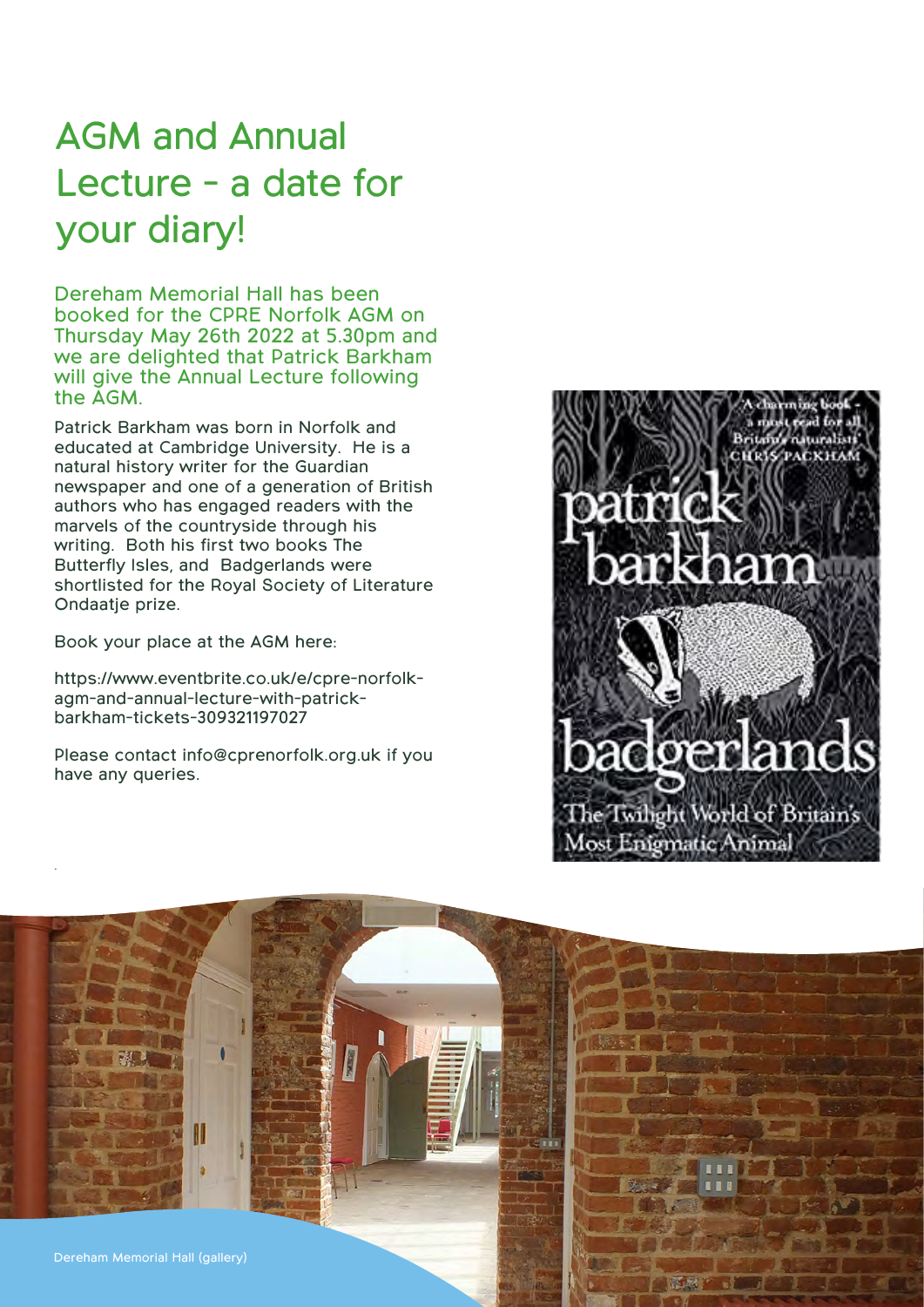# Biodiversity Net Gain - a flawed concept

Natural England are consulting on Biodiversity Net Gain (BNG) - so now is your chance to read up on the proposals and send in your thoughts on the emerging legislation, processes and guidance.

https://consult.defra.gov.uk/defra-net-gain-consultationteam/consultation-on-biodiversity-net-gain-regulations/

CPRE Norfolk has reservations about how BNG will work in practice and has just submitted a response to the consultation.

The BNG process sets out how new roads, houses and developments must achieve no net-loss of biodiversity.

Clearly any policy which is intended to increase biodiversity is to be welcomed. The question is whether this policy will actually achieve its aims. We have major concerns about how BNG is currently being used, and may continue to be used. Several CPRE Norfolk Trustees feel that BNG is being used as an inadequate excuse for covering up degraded ecosystems and poor quality habitat, and encouraging by a form of ecological deceit, the continuation of landscape and wildlife-damaging development.

BNG alone cannot make the great leap forward in facing our crisis in ecology. There is no guarantee that the socalled "30 by 30" objective seemingly committed to by the UK Government (30% of highly biodiverse habitats protected for all time by 2030) will be met. At the very least there should be a 'duty to cooperate' to reach this vital objective on every level of government and particularly through strategic planning rather than planning applications and BNG.

There is a significant flaw in a policy of trading known present biodiversity losses for future gains which are at best uncertain. The strategy proposed in the consultation provides no guarantee for the safeguard of endangered species or valued landscapes of great historical and aesthetic as well as moral significance. This absence of protection is a fundamental flaw in the BNG concept.

The best option is to avoid losses in the first instance, but this places considerable emphasis on the quality of the initial assessments and on the experience and skills of planners and designers.

There also appears to be some problems with the BNG matrix itself as developed.

Read CPRE Norfolk's full submission to the consultation on BNG on our website www.cprenorfolk.org.uk

# Norwich Western Link

Claims that BNG can be applied in the case of the Norwich Western Link (NWL) road connecting the Broadland Northway (formerly known as the Northern Distributor Road or NDR) to the A47 to the north-west of Norwich to allow the road to be build in an "environmentally responsible way" demonstrate a flawed approach.

There are massive problems with the BNG approach, as the impacts of constructing a major road through precious and sensitive habitats including the River Wensum Special Area of Conservation (SAC), three County Wildlife Sites, a SSSI and established woodland, as well as impacting on a super-colony of legally protected Barbastelle bats cannot be addressed by creating new habitats, or through offsetting ecological losses. The NWL experience epitomises the failings of this consultation. BNG is not a substitute for known and much scientifically studied biodiversity. It is being deployed as an excuse for a development which has proven alternatives which are far less ecologically damaging and supported by government and official agencies whose duty of ecological care is frankly lacking.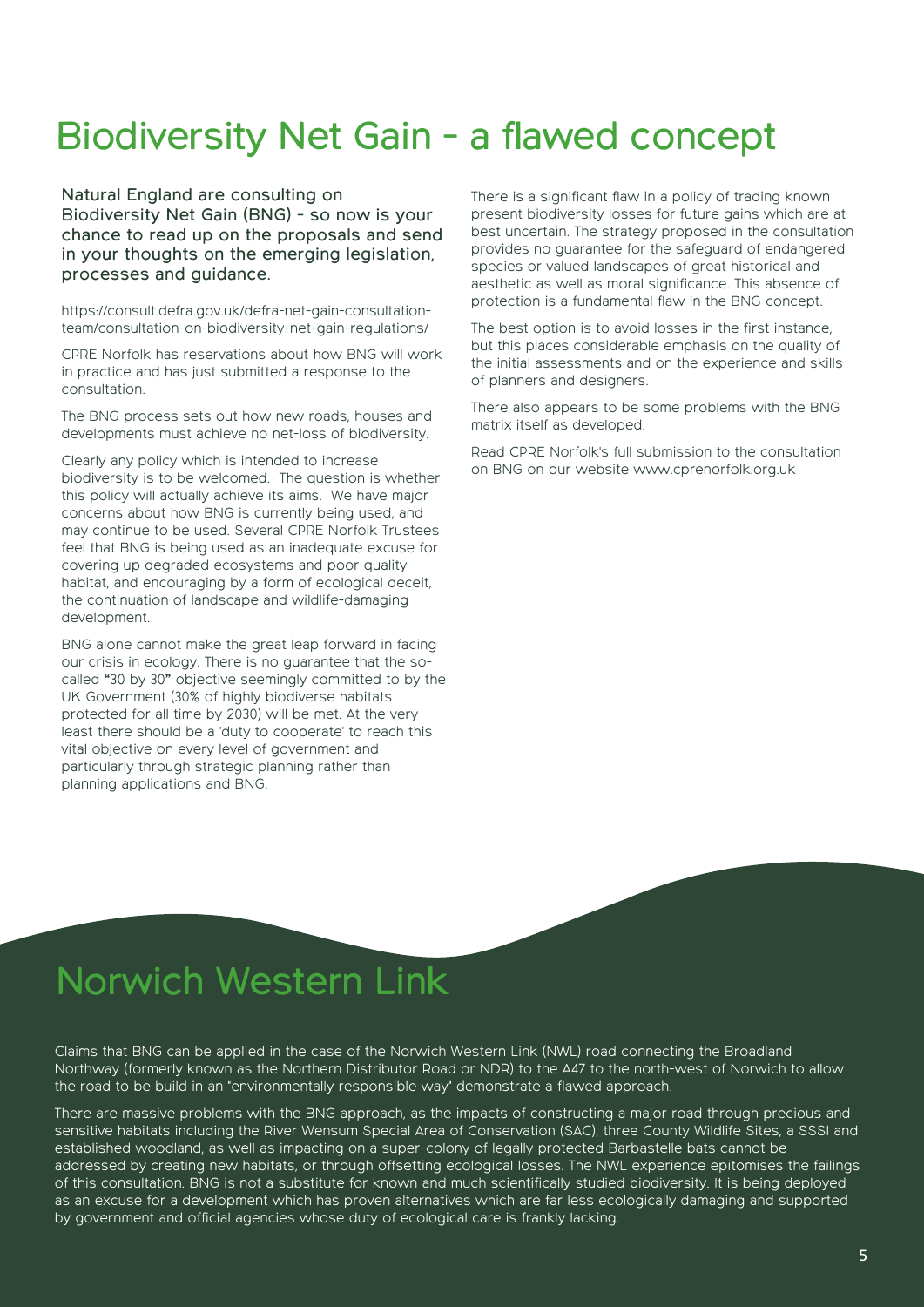# Renewable energy is key to a thriving countryside

We think that the gold standard for onshore renewable energy done well means community energy – renewable energy projects proposed, designed, and owned by local people. We know that the climate emergency threatens to damage many of our most loved landscapes and ecosystems. Places that are precious to us all, including the Broads, the north Norfolk coast and the wildlife-packed Brecks, could all be changed irreparably as our climate shifts.

We need to act fast to cut our greenhouse gas emissions, and to do that we need more low-carbon renewable energy. We're working to see these new renewable energy projects done well, in a way that minimises impacts on landscapes, and makes sure that the rural communities who host wind turbines or solar farms get to keep the money these schemes generate.

The message from CPRE Norfolk's David Hook is simple:

"If energy efficient housing was introduced at scale, it could be very economical. We want to see a lot more energy efficient, socially rented houses being built as that is where the real need is. Every new home should be built to the highest eco standards."

# Borrow litterpicking equipment

Litter-picking equipment (gloves, hi-visibility jackets, grabbers and bag hoops) is available for loan from CPRE Norfolk. Parish councils, resident associations, schools, scout groups and individuals are welcome to borrow this equipment – please contact us to arrange.

info@cprenorfolk.org.uk

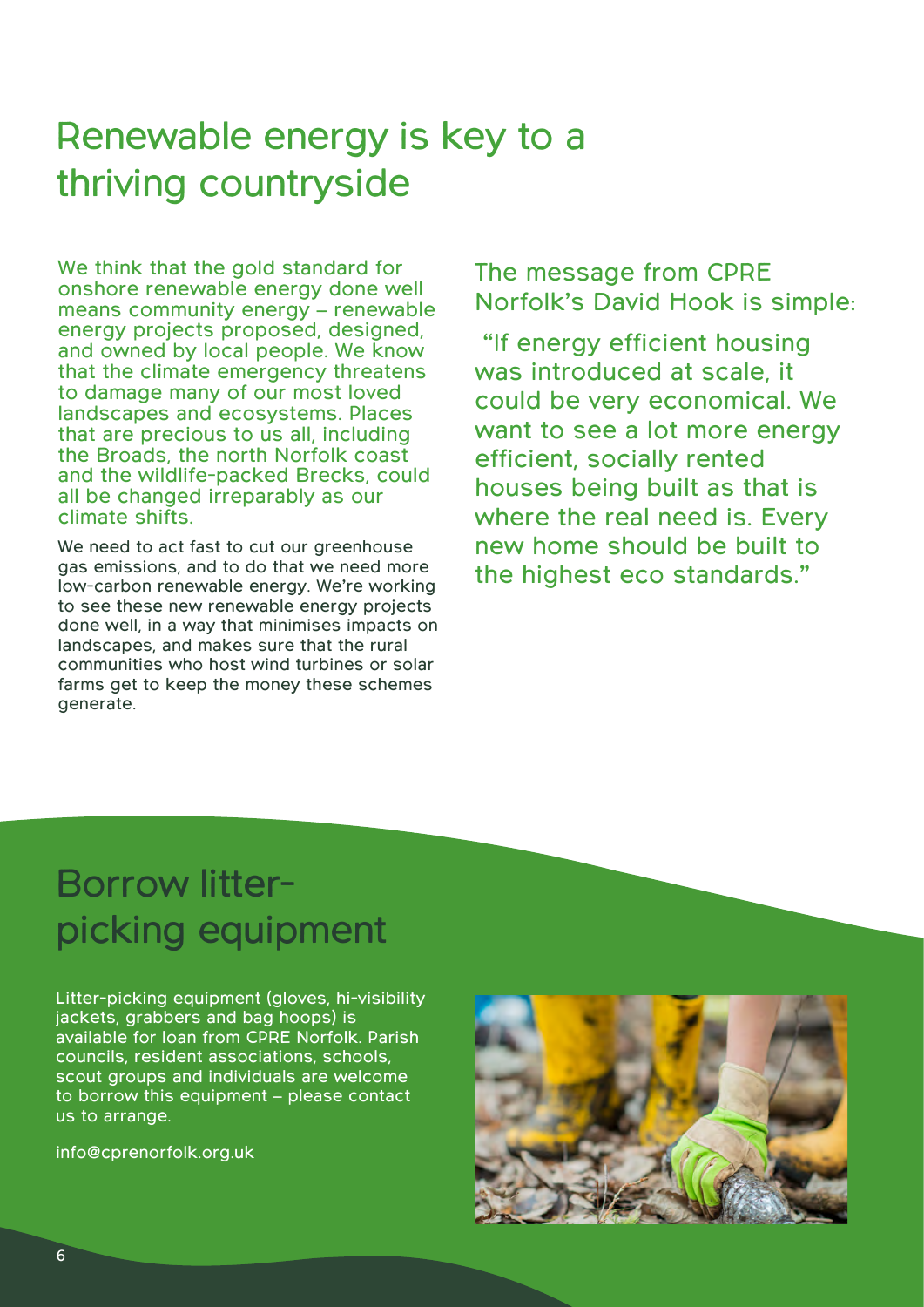# CPRE Norfolk is recruiting a new chairman

#### CPRE Norfolk is seeking a new chairman as long-serving trustee and chair Chris Dady steps down this May.

Chris, a Norfolk born chartered surveyor who has lived in the Broadland area for over 30 years with his wife Sally, became involved with CPRE Norfolk through the Green Buildings open days. They were able to have their own self built eco house included as part of this event. Chris has been volunteering for CPRE Norfolk for over ten years in addition to his other voluntary work.

Chris's drive and enthusiasm for the Norfolk countryside have made a great difference to the range of activities that CPRE Norfolk has engaged with over many years, and we are indebted to him.

#### Do you know someone who could join our trustee board in a leadership role?

By volunteering with CPRE Norfolk you'll be helping us to find positive solutions for the issues facing the countryside and the environment in our beautiful county.

We are looking for a new trustee to join our trustee board in a leadership Chair role, working with the Vice-Chair and Treasurer to develop all aspects of the charity, including governance, campaigning, promotion and financial.

The role involves being an active committee member by attending meetings and contributing ideas to develop and implement our Vision for Norfolk strategic plan (http://v4n.org.uk); supporting the effective administration of our charity; contributing to investment decisions; managing staff, volunteers and contractors; ensuring compliance with the charity's constitution and charity law; being a positive advocate for CPRE Norfolk and encouraging others to support our work.

You will have good leadership, management and organisational skills, and good interpersonal skills, and previous experience of working with committees plus commitment to CPRE policies.

Find out more and apply here: https://www.cprenorfolk.org.uk/news/newtrustee-chair-recruitment/



### 100 Club winners

Winners of the CPRE Norfolk December 100 Club draw were:

£75 (number 63) Mr B Taylor £50 (number 75) Mr and Mrs M and V Palmer £25 (number 25) Mrs Rosalie Monbiot £25 (number 82) Mr Iain Stocker £15 (number 47) Mrs Ruth Hadman